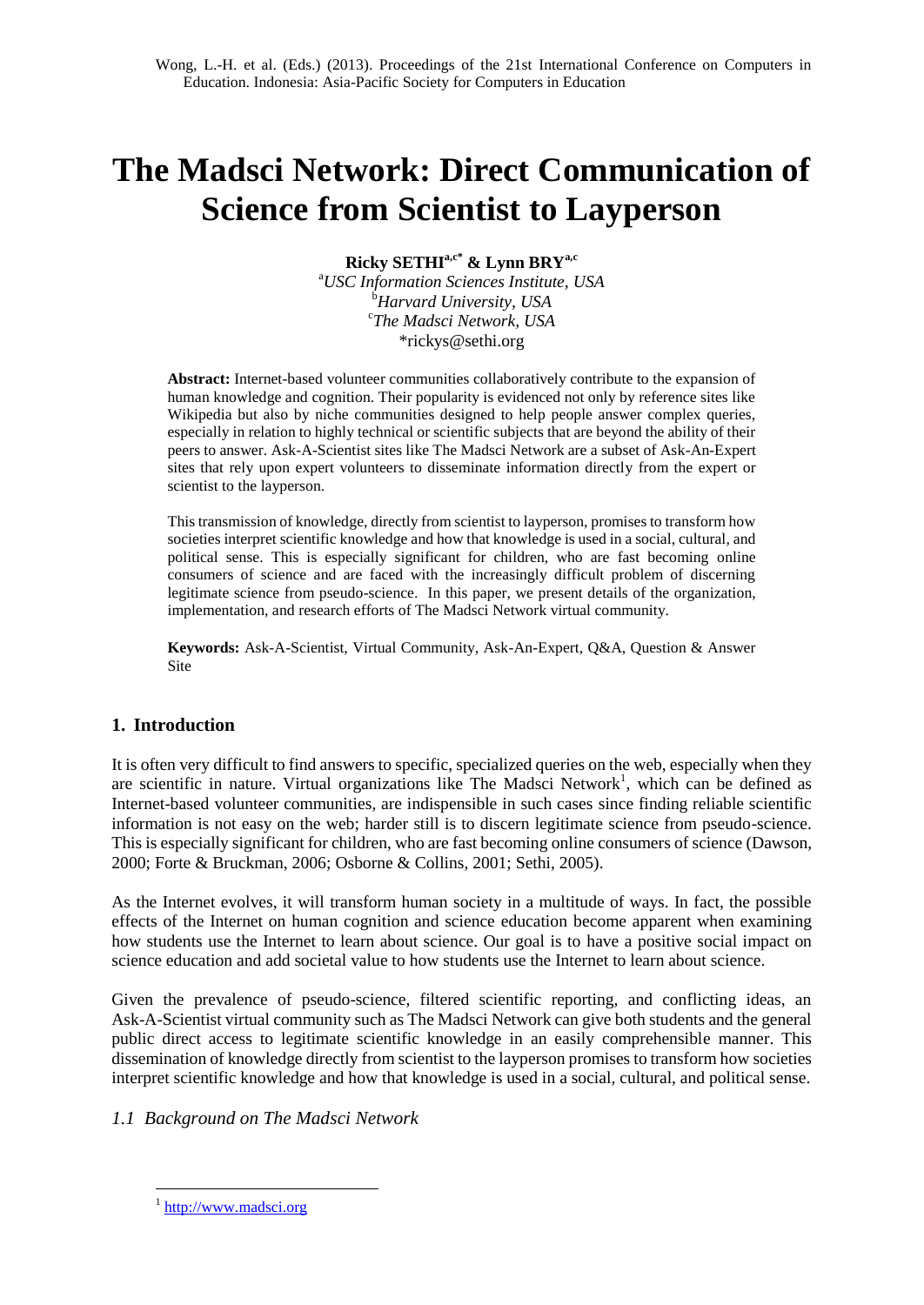The Madsci Network (Baram-Tsabari, Sethi, Bry, & Yarden, 2006, 2008) is a virtual organization, an Internet-based volunteer community, that functions primarily as a human-mediated Question & Answer (Q&A) site. It is an online, non-profit, Ask-A-Scientist website, a subset of Q&A websites, with over 700 volunteer scientists and 28 volunteer moderators distributed globally fielding 90-150 questions a day from visitors from all over the world. It handles questions in 26 different scientific disciplines and consistently gets over 650,000 unique visitors and 4,000,000 page views per year.

Established in 1996, The Madsci Network facilitates the direct flow of legitimate scientific information from scientists to laypeople, particularly to students (Baram-Tsabari et al., 2006), by processing questions from students, laymen, and scientists covering topics such as Physics, Astronomy, Biology, Computer Science, Earth Sciences, etc. It maintains a searchable archive of over 40,000 answered questions, experiments, and other areas of interest to learning science. It has received recognition from many organizations (including the U.S. Department of Education, Science magazine, New Scientist, and the BBC) and has received numerous awards, as well.

# **2. Social Question & Answer (Q&A) Communities**

There is a fast-growing interest in studying Question & Answer (Q&A) communities, as evidenced by the public fascination with question-answering systems like IBM's Watson (Ferrucci et al., 2010; Kalyanpur, Murdock,  $\&$  Fan, 2011) and the increasing business demand for Question  $\&$  Answering social, scientific, and medical applications, such as on Yahoo! Answers, Naver, WebMD, Quora, WikiHow, Scientific American's Ask-A-Scientist, Baidu Knows, etc. (Etzioni, 2011; F. Maxwell Harper, Moy, & Konstan, 2009; F. Maxwell Harper, Raban, Rafaeli, & Konstan, 2008; Nam, Ackerman, & Adamic, 2009; Wren, 2011). These Q&A sites are quickly becoming repositories of collective knowledge; Yahoo! Answers alone has over 120 million users and 400 million answers while Naver has accumulated over 70 million questions and answers with an average of 110,000 answers to 44,000 questions asked every day from 4.5 million daily visitors (F. Maxwell Harper et al., 2009, 2008; F.M. Harper, Weinberg, Logie, & Konstan, 2010; Nam et al., 2009). In fact, just the Yahoo! Answers Q&A community generates as many new Web pages each month as are contained in the English language Wikipedia (F. Maxwell Harper et al., 2009). In general, Q&A websites fall into three categories: Digital Reference Services (e.g., NY Public Library's "Ask Librarians Online"), Ask-An-Expert Services (e.g., The Madsci Network or Scientific American's Ask-The-Brains), and Community Q&A Sites (e.g., Yahoo! Answers) (F. Maxwell Harper et al., 2008).

An Ask-A-Scientist social Q&A community like The Madsci Network is not just another site to give yet another answer, but helps provide a way to *think critically* about scientific facts; this approach not only helps provide insight to students but builds techniques to engender lifelong learning. As a consequence of their design, learning (increased knowledge plus the ability to think critically about information) becomes an emergent property of these systems and can inform societal structures and communal knowledge.

In fact, social Q&A sites leverage the wisdom of crowds to go well beyond the limitations of search engines (F. Maxwell Harper et al., 2008). Social Q&A sites are thus also differentiated from question-answering systems which attempt to deconstruct a natural language question into information retrieval and analysis tasks automatically (Wren, 2011). The raison d'etre for social Q&A sites is to allow users to approach questions that have many different perspectives or explore questions about which they want to think deeply and critically.

The general framework of such Q&A communities is usually composed of:

- Users: the information seekers who submit the queries
- Experts: the scientists or other domain experts who answer the queries
- Moderators: contributors who guide the question and answer flow, including triaging incoming questions, matching experts to new questions, evaluating answers for quality assurance, etc.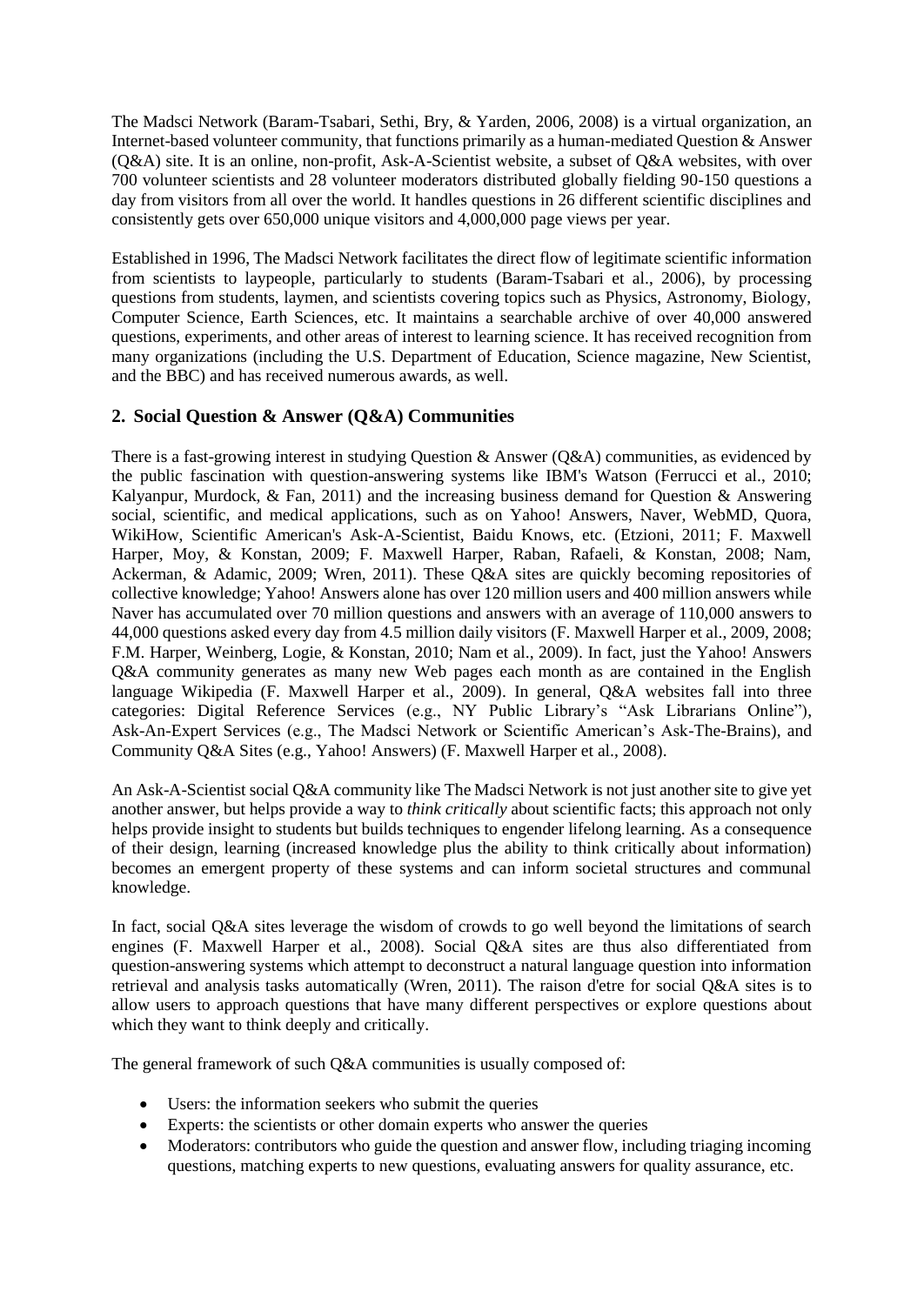Q&A sites use many variations of this basic framework. For instance, different sites certify experts in different ways: The Madsci Network requires academic qualifications whereas Yahoo! Answers allows the users to also be the experts. In fact, different Q&A communities have different organizations, as well, with some sites not having any moderators or using the users to also help moderate the site. A typical dataflow for incoming questions to The Madsci Network is shown in [Figure 1.](#page-2-0)



# <span id="page-2-0"></span>**3. Dataset**

The Madsci Network makes its data available at [http://research.madsci.org/dataset/.](http://research.madsci.org/dataset/) The Madsci Network maintains an online archive of more than 40,000 answered questions. These question/answer pairs are available from 1996-2011. An additional 110,000+ submitted questions from 1995 present are maintained offline with associated meta-data. Full names and email addresses are not included. Access to partial or full components of the 150,000+ question dataset may be provided per request for research purposes only.

# **4. The Madsci Network Research Goals**

The Madsci Network's ongoing research addresses three broad goals: to improve the efficiency and quality of Q&A sites, to explore the archives of these sites to identify social patterns and trends, and to create novel structures to support emergent eLearning in many different contexts. The direct exchange between scientists and students on The Madsci Network has already shown great promise for transforming how students learn and how societies cope with scientific and technological change. The inter-disciplinary nature of this enterprise has led to collaborations with experts from fields as diverse as Computer Science to Psychology to Science Education.

These collaborations in the analysis of over 10 years worth of data on The Madsci Network had surprising revelations, including a startling dominance of female contributions among K-12 students (contrary to offline situations). This female enthusiasm was observed in different countries, and had no correlation to the level of equality in those countries: Iranian girls, for example, turned out to be greater users of madsci.org than Iranian boys, although their direct environment does not necessarily promote such interest in science. This may indicate that the Internet and sites like The Madsci Network play a potentially empowering and democratic role as a free-choice science-learning environment, which is especially relevant to populations which are deprived of equal opportunities in learning formal science.

## **5. Acknowledgements**

We would like to gratefully acknowledge support from NSF Award 1019343/Sub Award CIF-B-17.